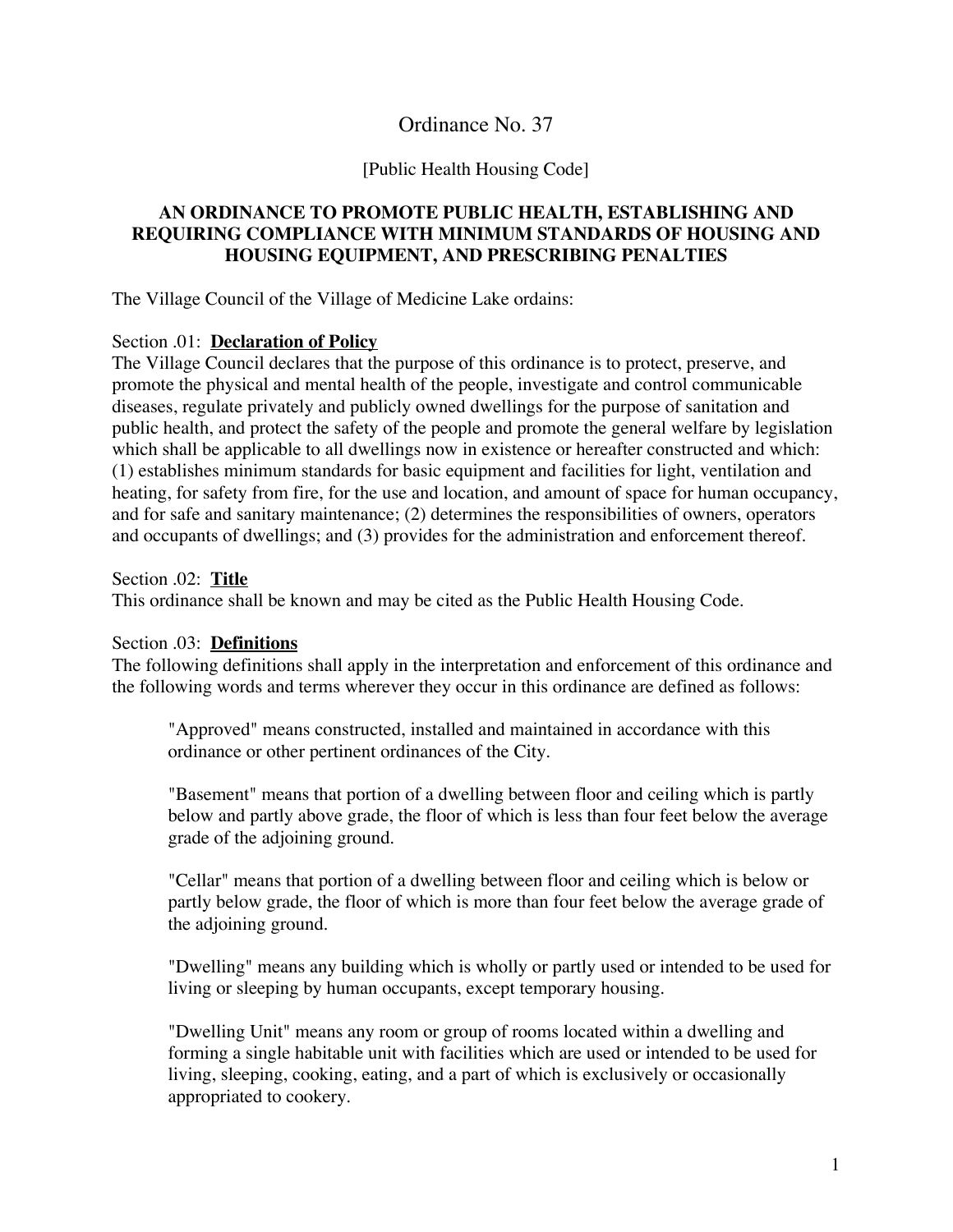"Extermination" means the control and elimination of insects, rodents, vermin or other pests by eliminating their harborage places; by removing or making inaccessible materials that may serve as their food; or by poisoning, spraying, fumigating, trapping or similar means.

"Garbage" means the animal and vegetable waste resulting from the handling, preparation, cooking or consumption of food.

"Habitable Room" means a room designed to be used for living, sleeping, eating or cooking, excluding bathrooms, toilet compartments, closets, halls and storage places.

"Health Officer" means the Health Officer of the Village or his deputy.

"Infestation" means the presence, within or around a dwelling, of insects, rodents, vermin or other pests or such kind or in such numbers as to cause a hazard to health.

"Multiple Dwelling" means any dwelling containing more than two dwelling units.

"Occupant" means any persons over two years of age, living, sleeping, cooking or eating in, or having actual possession of, a dwelling unit or rooming unit.

"Operator" means any person, whether the owner or not, who manages or controls any dwelling, or part thereof, in which dwelling units or rooming units are let.

"Owner" means any person who, alone or jointly or severally with others:

(a) has record legal title to any dwelling or dwelling unit, with or without accompanying actual possession thereof.

(b) acts as the agent of the person holding the record legal title of any dwelling or dwelling unit; or

(c) is the person representative or fiduciary of an estate through which the record legal title to the real property in which any dwelling or dwelling unit is administered.

"Person" means a natural person for purposes of the occupancy standards hereof, and for other purposes mean a natural person or legal entity.

"Rooming Unit" means any room or group of rooms forming a single habitable unit used or intended to be used for living and sleeping, but no part of which is exclusively or occasionally appropriated to cookery.

"Rooming House" means any dwelling, or that part of any dwelling, containing one or more rooming units in which space is lot to three or more persons who are permanent guests.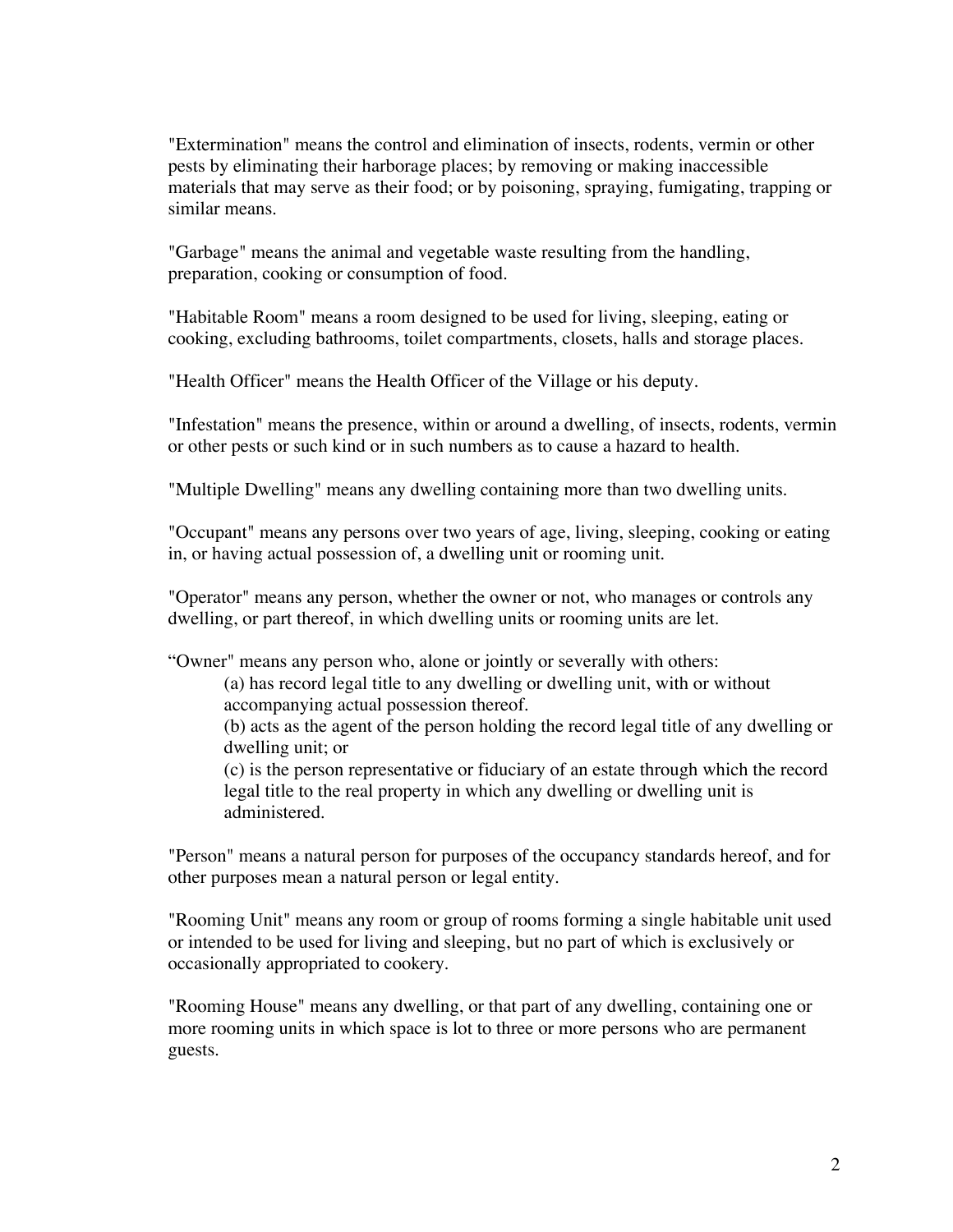"Rubbish" means combustible and noncombustible waste materials, household and yard debris and ashes.

'Supplied" means paid for, furnished, provided by, or under the control of the owner or operator.

"Temporary Housing" means any tent, trailer coach, or other structure used for human shelter which is designed to be transportable and which is not attached to the ground, to another structure, or to any utilities system, or which is situated in a licensed trailer park.

## Section .04: **Inspection**

For the purpose of determining compliance with the provisions of this article, the Health Officer is hereby authorized and directed to make inspections to determine the condition, use and occupancy of dwellings, dwelling units, rooming units, and the premises upon which the same are located. For the purpose of making such inspections, the Health Officer is hereby authorized to enter, examine and survey all dwellings, dwelling units, rooming units and premises upon which the same are located, at all reasonable times. The owner, operator and occupant of every dwelling, dwelling unit, and rooming unit shall give the Health Officer free access to such dwelling, dwelling unit or rooming unit and its premises for the purpose of such inspection, examination, and survey. Every occupant of a dwelling or its premises, at all reasonable times, for the purpose of making such repairs or alterations as are necessary to effect compliance with provisions of this ordinance.

## Section .05: **Enforcement of Housing Code**

(a) Notice of Violation. Except in these instances to which Section .11 hereof is applicable, whenever the Health Officer determines that there has been a violation of any one or more provisions of this ordinance he shall give notice of such alleged violation to the person or persons who are or may be responsible therefor, as enumerated in (4) below. Such notice shall:

(1) be in writing,

- (2) particularize the violation or violations alleged to exist or to have been committed;
- (3) provide a reasonable time, but not less than 30 days in any event, for the correction of the violation or violations particularized; and
- (4) be addressed to and served upon the owner of the property, the operator of the dwelling, and the occupant of the dwelling unit or the rooming unit concerned, if the occupant is or may be responsible for the violation.

Service shall be as provided for personal service by the rules of civil procedure for courts of record in Minnesota or by registered or certified mail, return receipt requested, delivered to the addressee only. If service is made by registered or certified mail, the Health Officer shall make a record giving details regarding the mailing. If one or more persons to whom the notice is addressed cannot be found or served after diligent effort so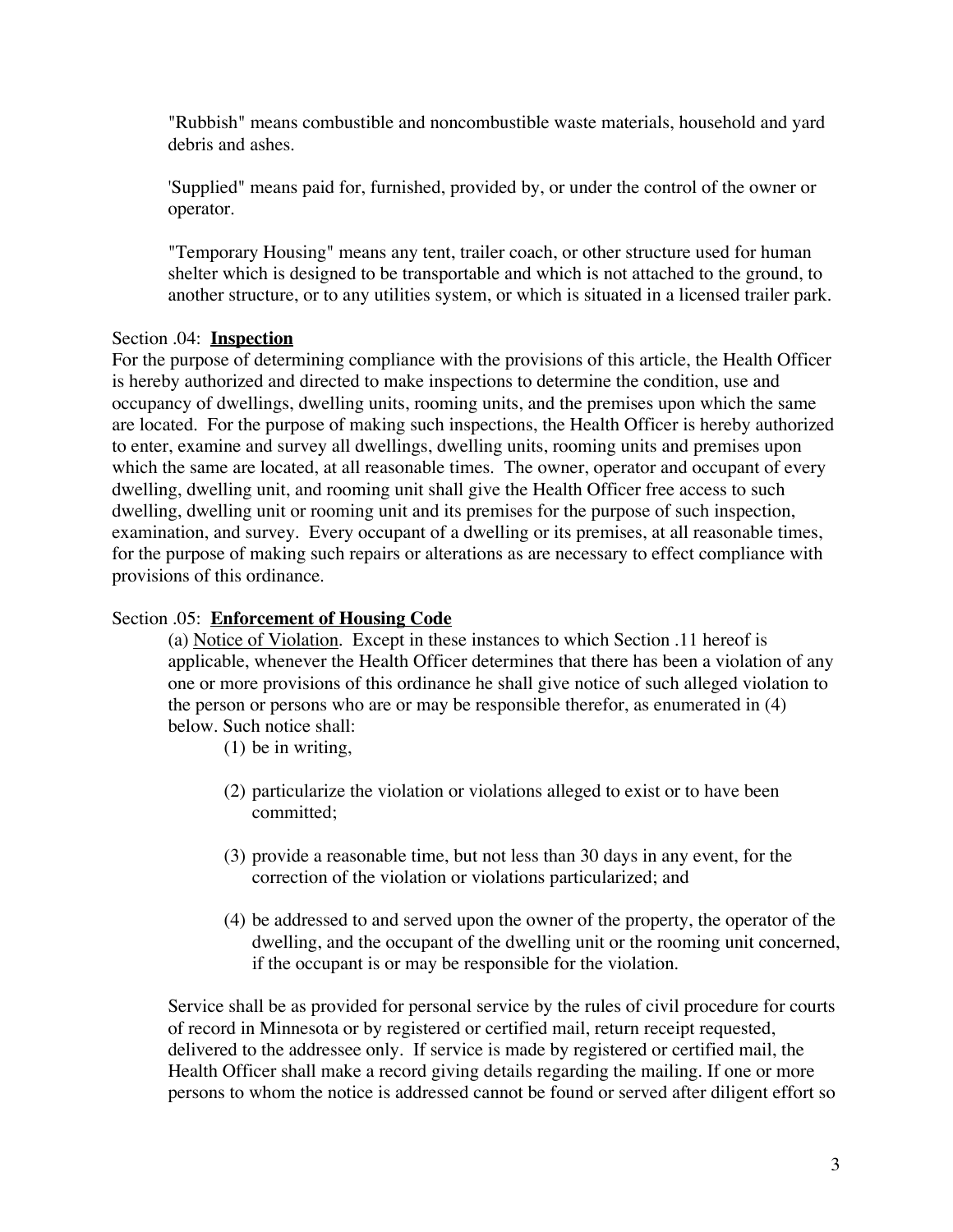to do, service may be made upon such person or persons by posting a notice in a conspicuous place in or about the dwelling affected by the notice, in which event the Health Officer shall include in the record a statement as to why such posting was necessary.

(b) Appeal to the Village Council. Any person affected by a notice issued hereunder, who is aggrieved thereby, and who believes the same to be factually or legally contrary to the ordinances of the Village, may within 15 days after service of the same, appeal therefrom to the Village Council by filing a written appeal in the office of the Village Clerk, or the Village Clerk's home, and such appeal shall be heard by the Council within 30 days after it was filed. Notice of the date, time and place of such hearing shall be given to the appellant in the same manner as notice of the violation.

(c) Effect of Appeal. The taking of an appeal shall, during the pendency thereof, have the effect of restraining the Health Officer or any other officer of the City from proceeding in any manner upon the asserted violation or violations.

(d) Hearing. The appellant or his attorney shall have the opportunity to be heard at the hearing, whereupon the Council may:

- (1) affirm or deny the existence of any violation or violations as alleged, in whole or in part; and
- (2) if a violation has been found to exist, confirm or modify the extent of the correction required, and the time within which the correction must be made.

(e) Correction of Violation by City and Assessment of Cost. In all cases of violation of this ordinance to which Minnesota Statutes, Section 145.22 and 145.23 are applicable, the Health Officer may proceed as therein provided to abate or remove the violation and, if deemed necessary, to have the cost thereof specially assessed against the lot or parcel where the violation was located. In suitable cases, said statutory remedies and procedure may be used either concurrently with, or separate from, the procedures prescribed in this ordinance.

#### Section .06: **Minimum Standards for Basic Equipment and Facilities**

No person shall occupy or let to another for occupancy any dwelling unit which does not comply with the following requirements:

- (a) Every dwelling unit shall contain a kitchen sink in good working condition and properly connected to an approved water and sewer system.
- (b) Every dwelling unit (except as otherwise permitted by paragraph (e) hereof) shall contain a room which affords privacy to a person within said room and which is equipped with a flush water closet in good working condition and properly connected to an approved water and sewer system. All outdoor privys in the Village must be abolished and razed by June 1, 1966, or six months after the adoption of this Ordinance, whichever is the earlier date.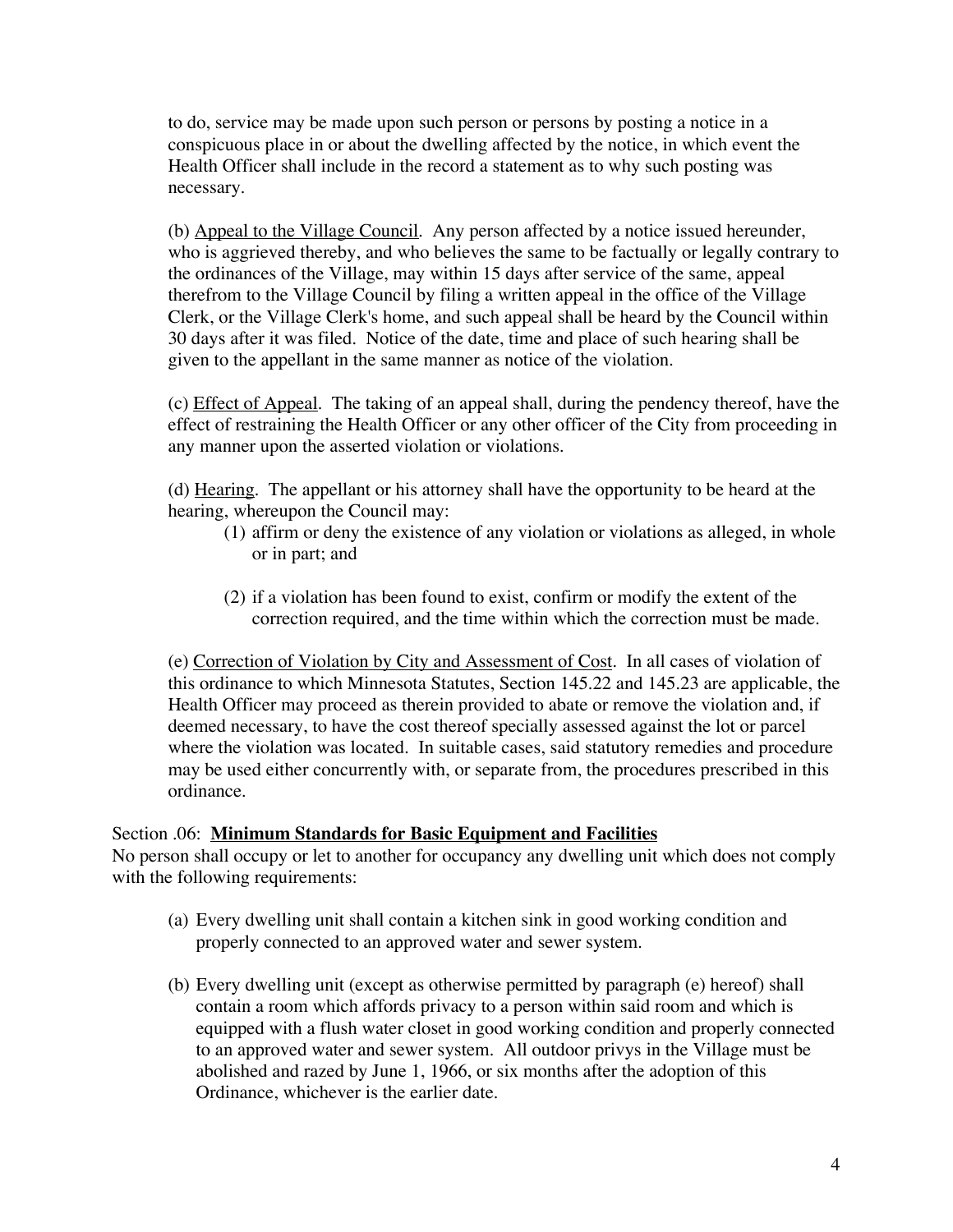- (c) Every dwelling unit (except as otherwise permitted by paragraph (e) hereof) shall contain within its walls a lavatory basin in good working condition, properly connected to an approved water and sewer system and located in the same room as the required flush water closet, or as near to that room as practicable.
- (d) Every dwelling unit (except as otherwise permitted by paragraph (e) hereof) shall contain, within a room which affords privacy to a person within said room, a bathtub or shower in good working condition and properly connected to an approved water and sewer system.
- (e) The occupants of not more than two dwelling units may share a single flush water closet, a single lavatory basin, and a single bathtub or shower, provided that the following conditions are satisfied:
	- (1) Neither of the two dwelling units can accommodate more than two occupants;
	- (2) Such water closet, lavatory basin, and bathtub or shower are in good working condition and properly connected to the water and sewer system, and are accessible to the occupants of one dwelling unit without passing through any sleeping room of the other dwelling unit;
	- (3) Such dwelling units are in the same building, arranged so that the occupant of neither unit are required to go outdoors to reach the facilities.
- (f) Every kitchen sink, lavatory basin and bathtub or shower required under the provisions of paragraph (a), (c), (d) and (e) hereof shall be connected with both hot and cold water lines in an approved manner.
- (g) Every dwelling unit shall be supplied with rubbish storage facilities whose type and location are approved.
- (h) Every dwelling unit shall have adequate garbage disposal facilities or garbage storage containers whose type and location are approved.
- (i) Every dwelling shall have water-heating facilities which are installed in an approved manner, are maintained and operated in safe and good working condition, are properly connected with the hot water lines required under the provisions of paragraph (f) hereof, and are capable of heating water to such a temperature as to permit an adequate amount of water to be drawn at every required kitchen sink, lavatory basin, bathtub or shower at a temperature of not less than 120 degrees Fahrenheit. Such water-heating facilities shall be capable of meeting the requirements of this section when the heating facilities required under the provisions of Section 7(d) are not in operation.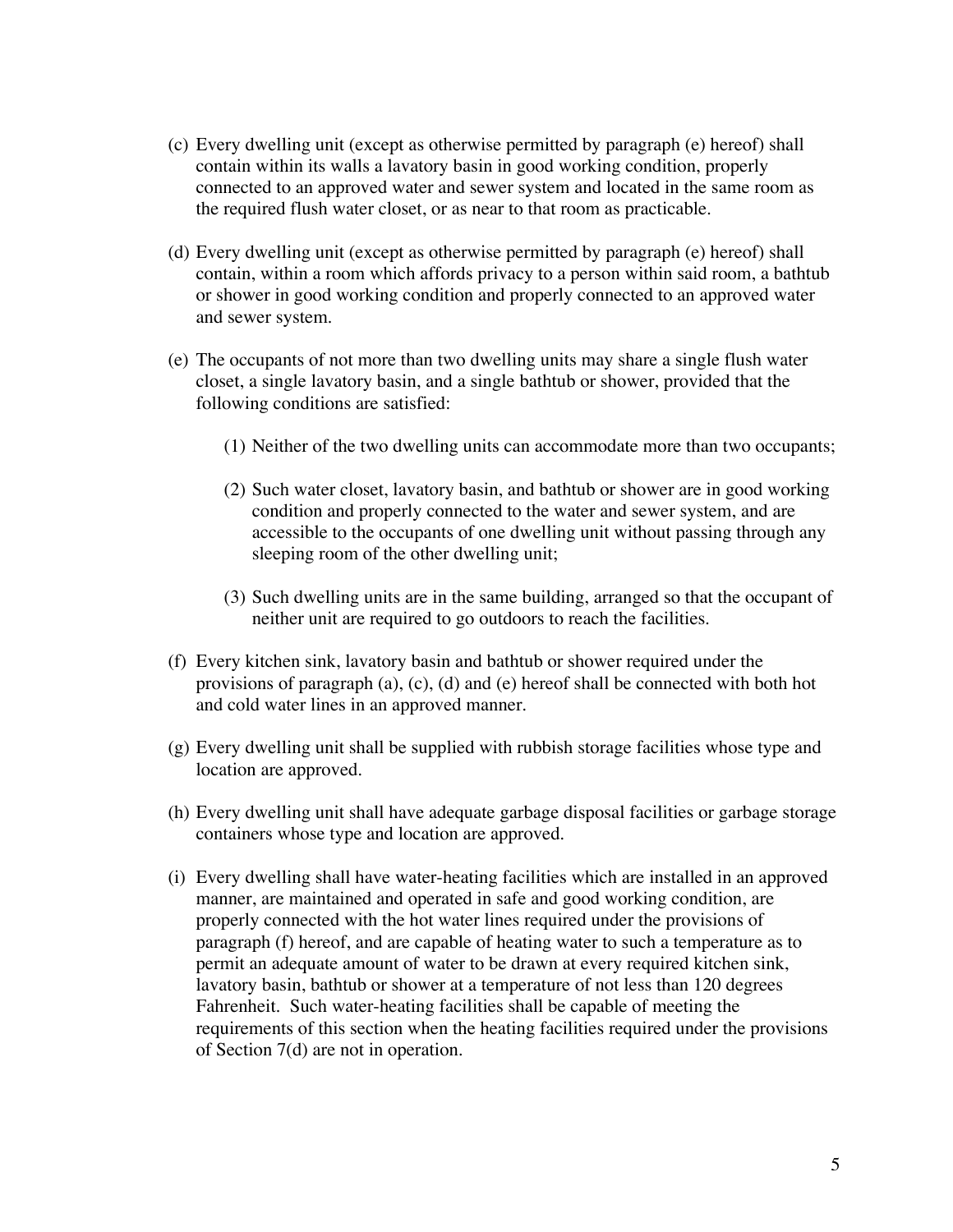- (j) Every dwelling unit shall have a safe, unobstructed means of egress. Every dwelling unit located above the first floor, and every rooming house where three or more roomers occupy one or more rooming units located above the first floor, and every basement dwelling unit, shall have at least two independent egress stairways which shall be located remote from each other, and one of such stairways shall be an inside stairway. Every such egress stairway serving units above the first floor shall comply with the following requirements:
	- (1) It shall be easily accessible from every dwelling unit located on the specified floor without passing through any room other than a public hall;
	- (2) It shall lead directly to a street or alley, or open court connected with a street or alley;
	- (3) It shall be kept in good order and repair;
	- (4) It shall be unobstructed at all times;
	- (5) All doors used in connection with such egress must be easily opened from the inside, and remain unlocked or be of a type which can be unlocked from the inside without the use of a key; where multiple dwellings have more than five dwelling units or more than ten sleeping rooms sharing the same means of egress, the doors serving such means of egress shall swing outward and be self closing;
	- (6) No window shall be considered a proper means of egress to a required stairway;
	- (7) All inside stairway exits shall lead to an exit door;
	- (8) All exit stairways of three or more risers shall have at least one hand rail, and all stairways which are three feet six inches or more in width, or which are open on both sides shall have a hand rail on each side;
	- (9) Risers or stairs shall not exceed eight inches and treads shall not be less than nine inches;
	- (10) All hand rails shall be not less than 28 inches nor more than 38 inches vertically above the nose of the stair treads of stairway platforms;
	- (11) The minimum width of all existing required egress stairways shall be 36 inches measured at the face of tread;
	- (12) All multiple dwellings shall have a stairway or stairway fire escape with an exit directly there from a public hall located within 40 feet from the exit of each dwelling unit above the first floor if such multiple dwelling is of non-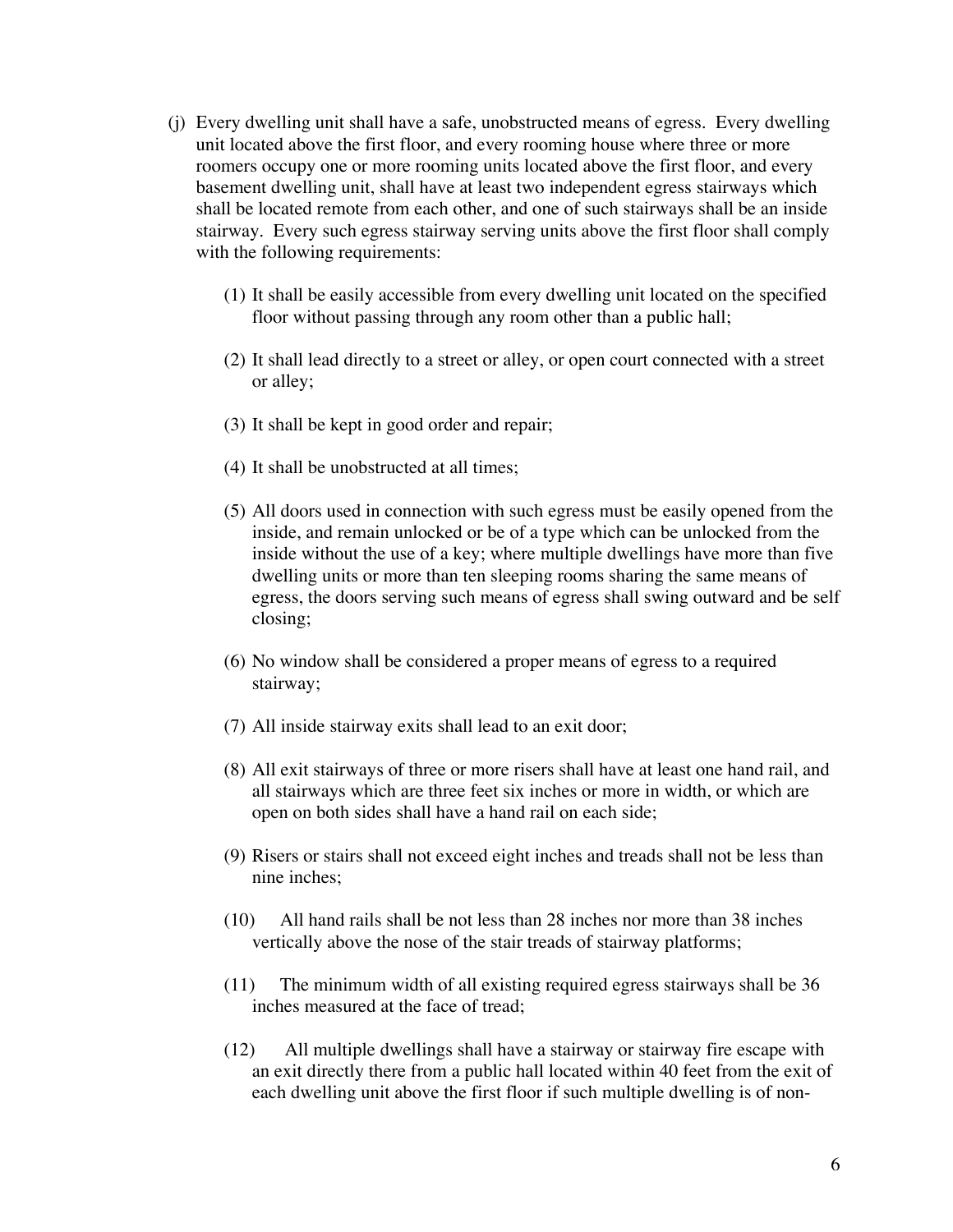fireproof construction, or within 50 feet from such exit if such building is of fireproof construction. Fire escapes are emergency means of egress and as such do not constitute a required stairway. All fire escapes shall be kept in good order and repair, and all iron shall be kept painted and free from rust. All doors opening into a fire escape of any multiple dwelling having three or more stories shall be of fire proof construction and shall be self-closing. Vertical ladders shall not be considered a required fire escape. No fire escapes shall pass a window unless such window is of fireproof construction (wire glass and metal frames). All fire escapes shall terminate at ground level or shall have properly constructed and maintained counterbalanced steps for the last flight.

#### Section .07: **Minimum Standards for Lights, Ventilation, and Heating**

No person shall occupy or let to another for occupancy any dwelling or dwelling unit for the purpose of living therein, which does not comply with the following requirements:

- (a) Every habitable room in a dwelling or dwelling unit shall have at least one window or skylight facing directly to the outside, and shall have a minimum of 5 foot candles of daylight illumination, measurable at the epicenter of the room, 30 inches above floor level, with standard light meter facing the light source at noon Central Standard Time, with the sky of normal brightness.
- (b) At least one-half of the window or skylight required by paragraph (a) hereof shall be easily openable unless some other comparable method of ventilating the room is provided.
- (c) Every bathroom and water closet compartment shall have at least one window or skylight facing directly to the outside in order to provide adequate ventilation. The enforcing officer may approve some other acceptable method of ventilation.
- (d) Every dwelling and dwelling unit shall have heating facilities which are installed in an approved manner and are maintained in safe and good working condition, and are capable of safely and adequately heating all habitable rooms, bathrooms, and water closet compartments located therein to a temperature of at least 70 degrees Fahrenheit at a distance three feet above floor level, when the temperature outside is minus 20 degrees Fahrenheit. Such heating equipment shall be operated as reasonably necessary to maintain a temperature in all habitable rooms of 70 degrees Fahrenheit.
- (e) Every public hall or stairway in or leading into every multiple dwelling shall have a minimum of 10 foot candles of illumination, measurable with a standard light meter at floor level in halls and tread levels on stairways, at all times when the structure is occupied.
- (f) Every dwelling shall be supplied with electricity and shall meet the following requirements: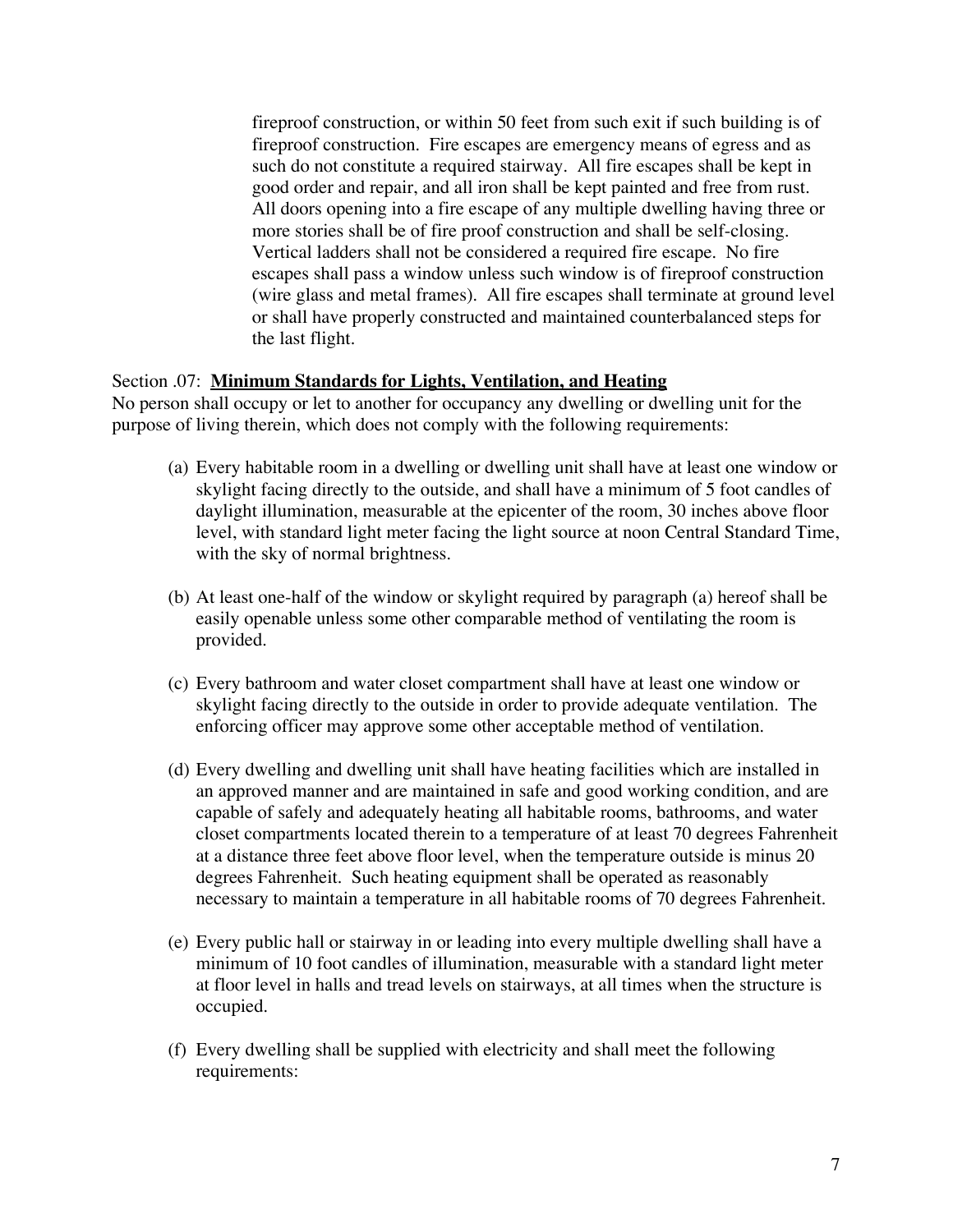- (1) Every habitable room shall contain one electrical convenience outlet for each 20 lineal feet, or major fraction thereof, measured horizontally around the room at the baseboard line, provided that in each room one ceiling type electric light fixture may be substituted for one of the required electrical convenience outlets.
- (2) Every water closet compartment, bathroom, laundry room, furnace room, and public hall shall contain at least one ceiling or wall type electric light fixture.
- (3) Every outlet and fixture shall be installed in an approved manner and maintained in good and safe working condition.
- (g) During the portion of each year when the Health Officer finds it necessary to protect against mosquitoes, flies and other insects, which are of such kind and occur in such numbers as to cause a hazard to health, every door opening directly from a dwelling to outdoor space shall have a screen door with a self-closing device; and every window or other device with openings to outdoor space used or intended to be used for ventilation, shall likewise be supplied with screens.

## Section .08: **General Requirements Relating to the Safe and Sanitary Maintenance of Parts of Dwellings and Dwelling Units**

No person shall occupy or let to another for occupancy any dwelling or dwelling unit which does not comply with the following requirements:

- (a) Every foundation, exterior wall and roof shall be substantially weathertight, watertight, and rodent proof and shall be kept in a sound condition and good repair.
- (b) Every floor, interior wall and ceiling shall be kept in sound condition and good repair.
- (c) Every window, exterior door, and basement hatchway shall be reasonably watertight, weathertight, and rodent proof and shall be kept in sound working condition and good repair.
- (d) Every inside and outside stairway shall be maintained in safe and sound condition and good repair.
- (e) Every plumbing fixture and water and waste pipe shall be installed in an approved manner and maintained in good, sanitary working condition, free from defects, leaks and obstructions.
- (f) Every water closet compartment floor surface and bathroom floor surface shall be constructed and maintained so as to be reasonably impervious to water and so as to permit such floor to be easily kept in a clean and sanitary condition.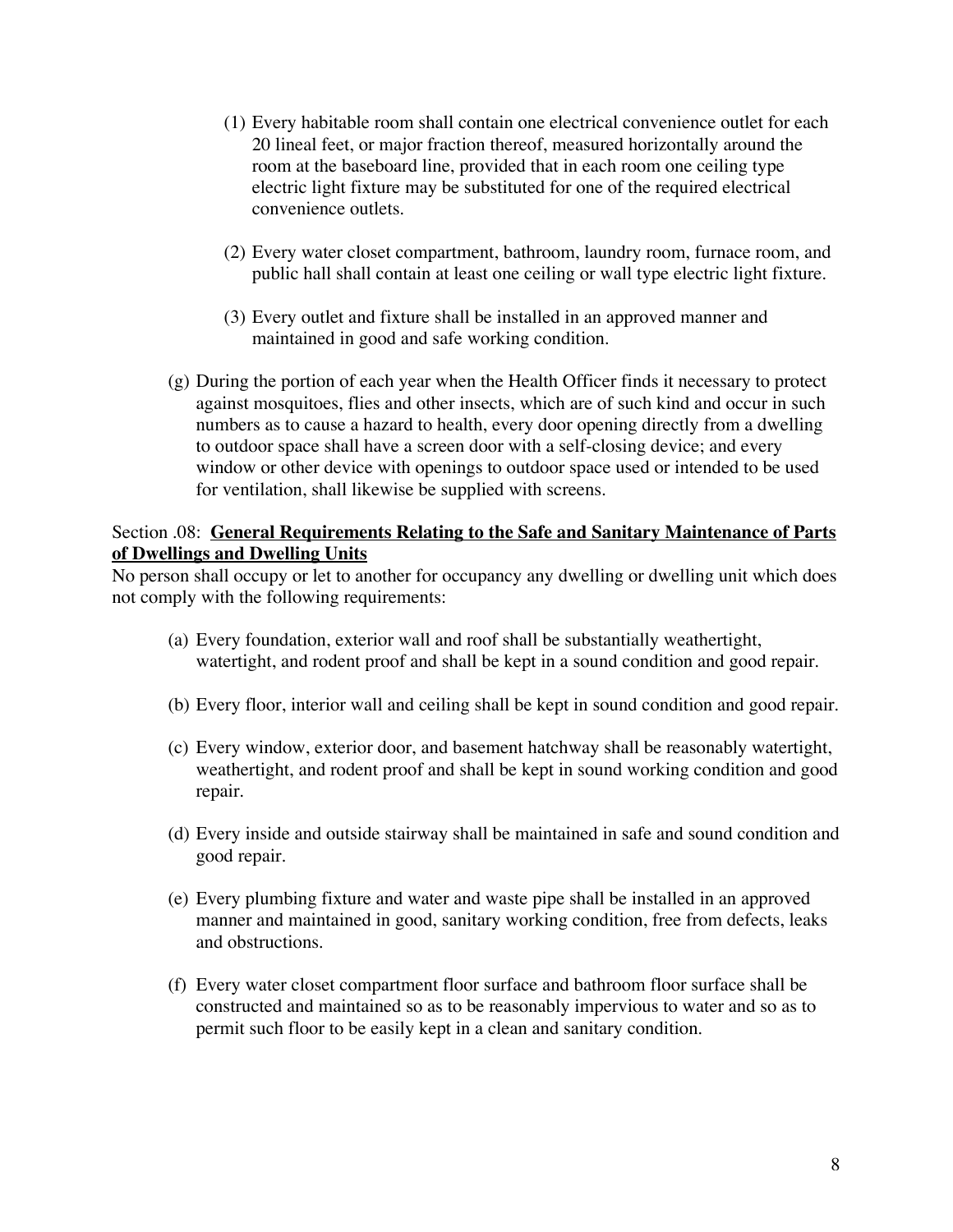- (g) Every facility, piece of equipment, or utility which is required under this ordinance shall be so constructed and installed that it will function safely and effectively, and shall be maintained in satisfactory working condition.
- (h) No owner, operator, or occupant shall cause any service, facility, equipment or utility which is required under this ordinance to be removed from, shut off, or discontinued in any occupied dwelling or dwelling unit, except for such temporary interruption as may be necessary while actual repairs or alterations are in process, or during temporary emergencies.

### Section .09: **Minimum Space, Use and Location Requirements**

- (a) No person shall occupy or let to another for occupancy any dwelling or dwelling unit which does not comply with the following requirements:
	- (1) It shall contain at least 250 square feet of floor area for the first occupant thereof and at least 125 additional square feet of floor space for every additional occupant thereof, the floor space to be calculated on the basis of total habitable room area, provided that non-habitable area shall be counted in determining the maximum permissible occupancy up to ten per cent of the total habitable area.
	- (2) At least one-half of the floor area of every habitable room shall have a ceiling height of at least seven feet; and the floor area of that part of any room where the ceiling height is less than five feet shall not be considered as part of the floor area in computing the total floor area of the room for the purpose of determining the maximum permissible occupancy thereof.
- (b) No basement space shall be let as a habitable room and no basement space shall be used as a dwelling unit or rooming unit unless:
	- (1) The floor and walls are impervious to leakage of underground and surface run-off water and are free from dampness;
	- (2) The total amount of light furnished in each room is equal to at least the minimum amount of light as required in Section .07, paragraph (a); and
	- (3) The facilities for ventilation in each room are equal to at least the minimum as required under Section .07, paragraph (b).
- (c) No cellar space shall be used as a habitable room or dwelling unit.

#### Section .10: **Responsibilities of Owners and Occupants**

(a) Every owner of a dwelling containing two or more dwelling units shall be responsible for maintaining in a clean and sanitary condition the shared or public areas of the dwelling and premises thereof.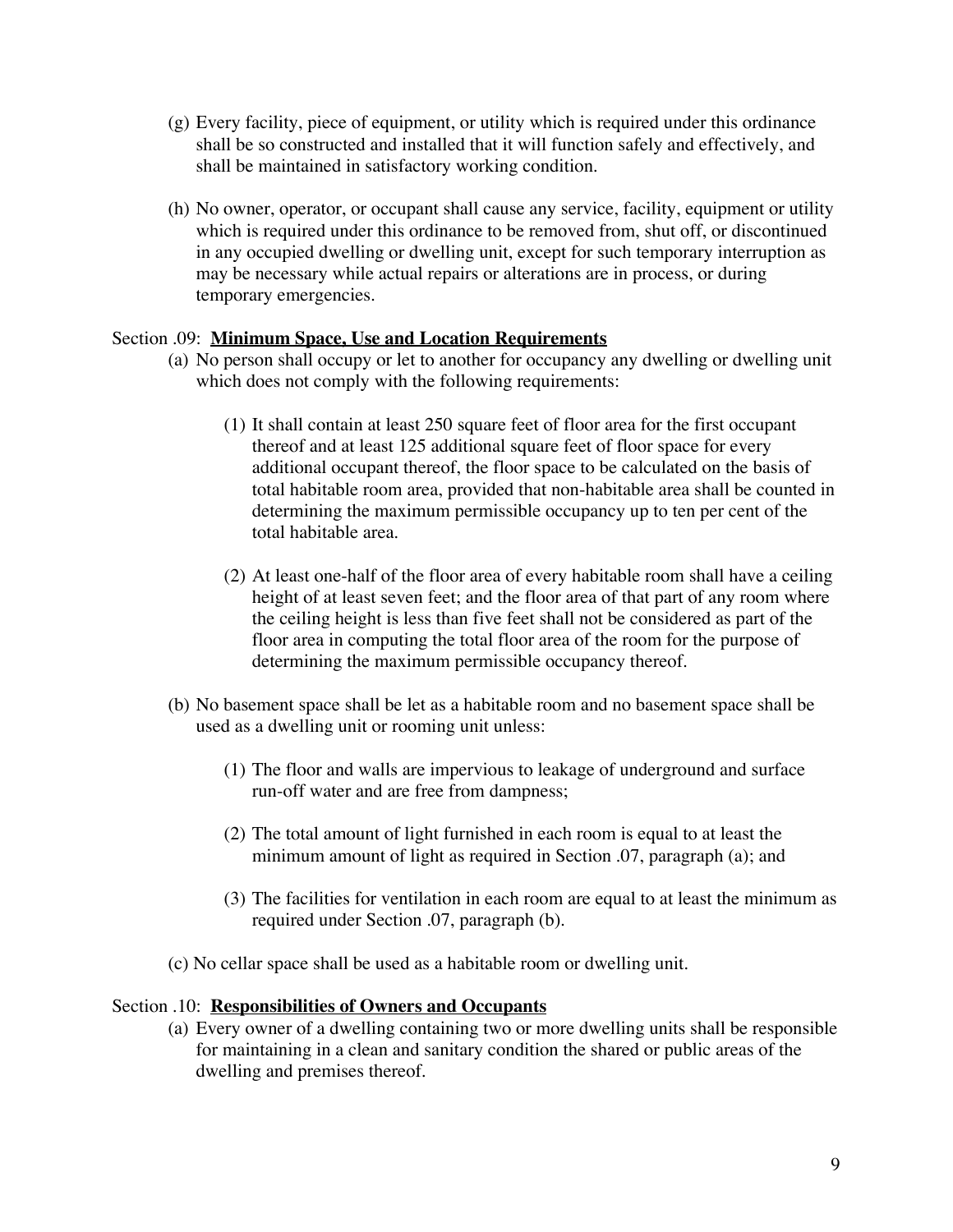- (b) Every occupant of a dwelling or dwelling unit shall keep in a clean and sanitary condition that part of the dwelling, dwelling unit, and premises thereof which he occupies and controls.
- (c) Every occupant of a dwelling or dwelling unit shall dispose of all his garbage and other organic waste which might provide food for insects and rodents, in a clean and sanitary manner, by placing it in the garbage disposal facilities or garbage storage containers required by Section .06, paragraph (h).
- (d) Every occupant of a dwelling unit shall keep all plumbing therein in a clean and sanitary condition and shall be responsible for the exercise of reasonable care in the proper use and operation thereof.
- (e) Every occupant of a dwelling containing a single dwelling unit shall be responsible for the extermination of any insects, rodents, or other pests therein or on the premises; and every occupant of a dwelling unit in a dwelling containing more than one dwelling unit shall be responsible for such extermination whenever his dwelling unit is the unit primarily infested. Notwithstanding the foregoing provisions of this paragraph, whenever infestation is caused by a failure of the owner or operator to maintain a dwelling in a ratproof or reasonably insect proof condition, extermination shall be the responsibility of the owner and operation. Whenever infestation exists in two or more of the dwelling units in any dwelling, or in the shared or public parts of any dwelling containing two or more dwelling units, extermination thereof shall be the responsibility of the owner and operator.

#### Section .11: **Designation of Unfit Dwellings and Other Requiring Vacation**

- (a) Designation. Whenever the Health Officer finds any dwelling, dwelling unit, or rooming unit which does not conform to the standards established by this ordinance, and which by reason of such nonconformity presents an imminent hazard to public health, or to the physical or mental health of the occupants therein, the Health Officer may, without prior notice or hearing, designate such dwelling, dwelling unit, or rooming unit as unfit for human habitation.
- (b) Placarding: Order to Vacate. Any dwelling, dwelling unit, or rooming unit designated as unfit for human habitation by the Health Officer shall be appropriately placarded as such and shall be vacated by the occupants thereof within the time specified in such placard. Such placard shall be deemed an order directing vacating, and shall permit not less than 10 days from the date of such placarding for the vacating of such dwelling, dwelling unit, or rooming unit unless a lesser time is stated in the order in view of the facts of the situation and the hazard involved, as in the judgement of the Health Officer is reasonable and proper.
- (c) Correction of Defects. No dwelling, dwelling unit, or rooming unit which has been designated as unfit for human habitation and placarded as such shall again be used for human habitation until written approval is secured from, and such placarding is removed by, the Health Officer. The Health Officer shall remove such placard